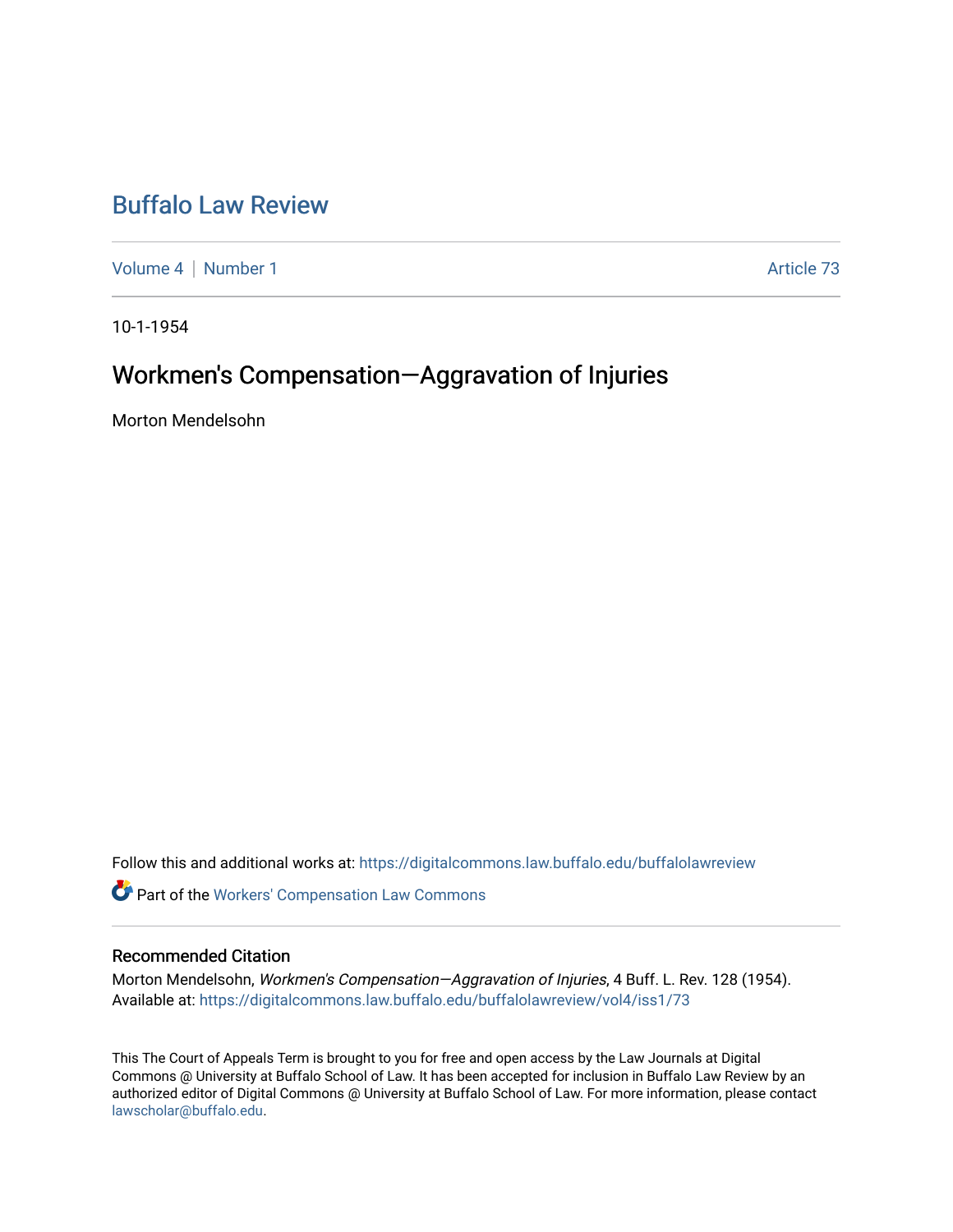#### *BUFFALO LAW REVIEW*

The dissent suggested that the legality of decedent's employment status was not unchallengeable: "[W]hen he contracted to do private work for a private individual, in a legal sense he ceased to act as the superintendent of highways  $\ldots$ <sup>215</sup> and thus lost his status as an employee.'

But the majority found on the authority of *Dann v. Town of*  $Veteran^{17}$  that the illegality of the work contract did not affect the validity of decedent's employment for purposes of Workmen's Compensation, distinguishing *Clarke v. Town of Russia*<sup>18</sup> or grounds that the employment contract in that case was illegal in its inception.

### *Aggravation of Injuries*

In *Sullivan v. B &*  $\vec{A}$  *Const., Inc.*,<sup>19</sup> claimant had previously suffered two compensable injuries to his right knee, as a result of which his knee occasionally "locked" so that he was temporarily deprived of use of his right leg. The court unanimously  $h$ eld<sup>20</sup> that injuries suffered in an automobile accident wherein claimant's knee locked so that he was unable to apply the brake, were not compensable.

Claimant admitted that his knee had locked several times previously while he was driving. It was found that although the accident almost certainly would not have occurred but for the original knee injuries, the chain of causation was broken by claimant's own act of driving despite knowledge of his disability and the hazards involved.2'

There has been some conflict of authority as to whether the prior compensable injury must be the "proximate" cause of the subsequent injury, or merely a "but for" cause. A substantial

200 App. Div. 244, 193 N. Y. Supp. 244 (3d Dep't 1922).<br>17. Supra, note 13. It may be noteworthy that in the *Dann* case coverage was<br>specifically provided for claimant by name in the insurance contract.

18. *Supra,* note 14.

 $\sim$ 

19. *307* N. Y. 161, 120 N. **E.** 2d 694 (1954).

20. Reversing *282* **App.** Div. 788, 122 N. Y. S. 2d **571** (3d Dep't 1953), which had unanimously upheld an award by the Workmen's Compensation Board.

21, For the same rule in other jurisdictions, see, 1 LARSON, WORKMEN'S COMPEN-**SATOiN** LAW 183-184 (1952), and Note, 102 A. L. R. 790 (1936).

<sup>15.</sup> *307* N. Y. at 432, 121 N. E. **2d** at 405.

**<sup>16.</sup>** A contract between a municipality and one of its officers is against public policy and is illegal. *Beebe v. Supervisors of Sullivan County,* 64 Hun *377, aff'd 142* N. Y. 631, 37 N. E. 566 (1894). Such a contract is wholly void, not merely voidable.<br>*Clarke v. Town of Russia, supra,* note 14; 10 McQUILLAN, MUNICIPAL CORFORATIONS (3d ed. 1949), 196-197. A compensation award was not be based on a void, illegal contract. Swihura v. *Horowitz*, 242 N. Y. 523, 152 N. E. 411 (1926); *Herbold v. Neff*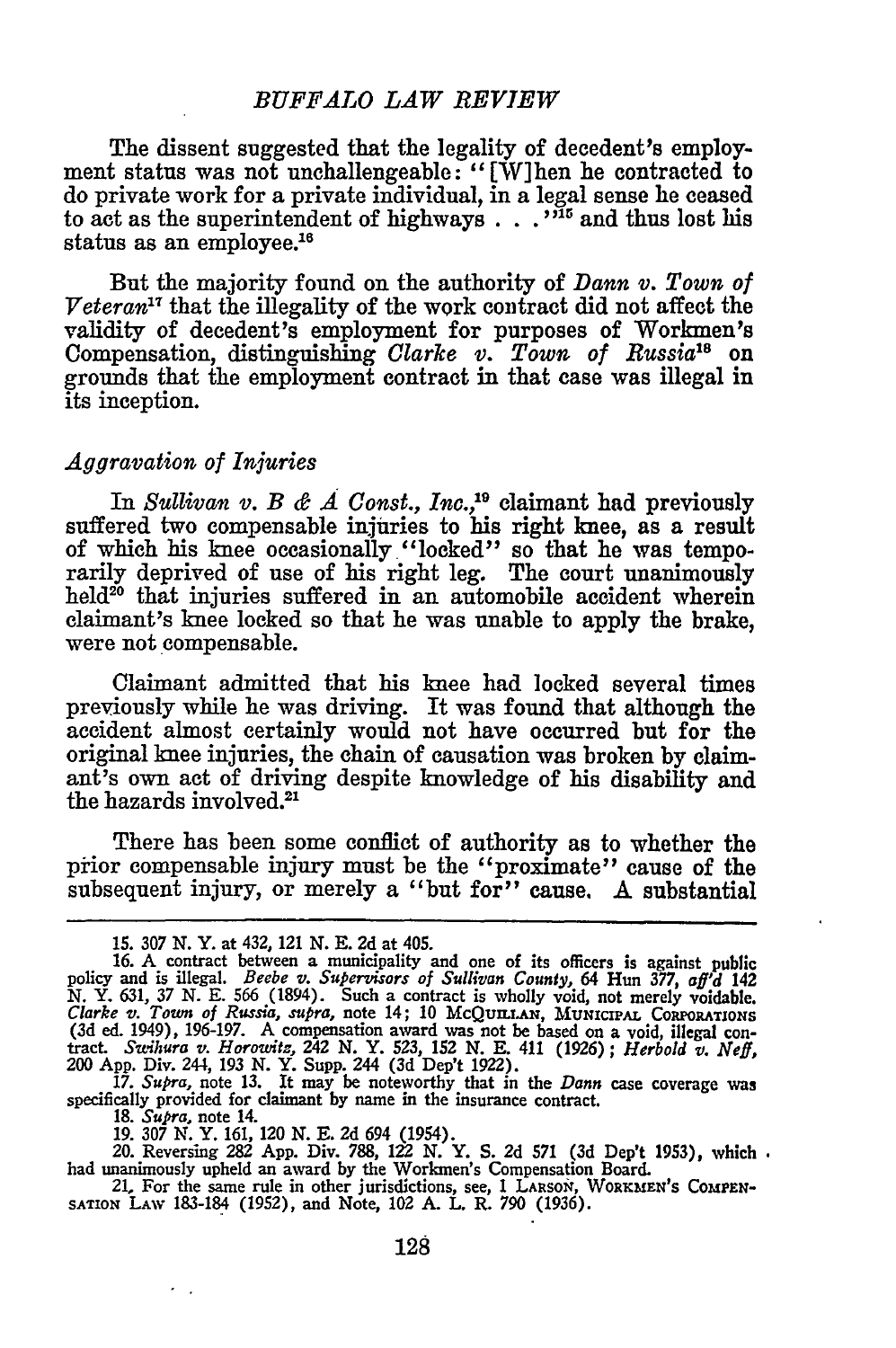number of cases support the *Sullivan* finding;<sup>22</sup> but it has been held that it is immaterial that a claimant's negligence contributed to the injury.<sup>23</sup> Other cases have found that the intervention of independent variables such as slipping and stumbling would not bar recovery.<sup>24</sup>

This view has been expressed in terms of the presence of two or more concurrent proximate causes **;25** and it is thought that so long as the original injury contributed materially to the eventual disability, negligence would not necessarily constitute such an intervening variable as to break the chain of causation.26

*Colvin v. Emmons & Whitehead*<sup>27</sup> is the leading case in this jurisdiction holding that negligence of the employee is no bar to recovery for subsequent injuries. That case has been criticized on the ground that it failed to distinguish between the abolition of contributory negligence as a defense against recovery for the initial injury, and the situation where recovery is sought for aggravation of an earlier compensable injury.28 But the *Colvin* decision may spring from a more basic deviation; it would appear that the court there deliberately chose to extend the effect of the statute to free claimants from the defense of negligence even with reference to such subsequent injuries. The *Sullivan* case refused to so extend this abrogation of the common law, and thus impliedly overruled.Colvin, though without reference to that case. It should

on theory that the injury initiated the fatal attack.<br>
23. Colvin v. Emmons & Whitehead, 216 App. Div. 577, 215 N. Y. Supp. 562 (3d<br>
Dep't 1926): Totally disabled employee received award and later sustained fatal fall<br>
fro going upon the ladder constituted no defense. 24. *Chiodo v. Newhall Co.,* 254 **N.** Y. 534, **173 N. E.** 854 **(1930);** *Prentice v.*

*Weeks,* 239 App. Div. 227, 267 N. Y. Supp. 849 (3d Dep't 1933).<br>25. Anderson v. Babcock & Wilcox Co., 256 N. Y. 146, 175 N. E. 654 (1931)

*Murray v. Interborough Rapid Transit Co.,* **253 App.** Div. 848, **(3d** Dep't **1938);** *Phillips v. Holmes Express Co.,* **190 App.** Div. **336, 179 N.** Y. Supp. 400 **(3d Dep't 1919),** *aff'd, 229* **N.** Y. **527, 129 N. E. 902 (1919).**

*26. Swanson v. Williams & Co.,* **278 App.** Div. **477, 106 N.** Y. **S. 2d 61 (3d** Dep't **1951).** *Accord, McCahill v. New York Transp. Co.,* 201 **N.** Y. 221, 94 **N. E. 616 (1911),** particularly concurring opinion **by** Vann, **J.**

**27.** *Supra,* note **23.**

**28.** See Note, **38 CORNEL L. Q.** 99-104 **(1952).**

<sup>22.</sup> *E. g., Brown v. New York St. Training School, 285 N.* Y. **37, 32** *N.* **E. 2d** 783 (1941). Decedent mistakenly swallowed poison tablet instead of pain-relieving tablet<br>prescribed for compensable injury. *Held*: Death not compensable, in absence of showing<br>of pain-induced derangement such as to cause *Roofing Co.,* 225 **App.** Div. 432, **233 N.** Y. Supp. **376 (3d Dep't 1929).** *Held:* Original compensable injury, though it aggravated subsequent disability, did not cause claimant to slip or stumble, re-injuring same member; *Fischer v. R. Hoe & Co., Inc.,* 224 **App.** Div. **335, 230 N.** Y. Supp. **755 (3d** Dep't **1928):** Compensable finger injury was bandaged with alcohol-soaked dressifig, which caught fire when claimant lit a cigarette. *Held:* No causal connection established. *Accord: Robbins v. Frohlich,* **303 N.** Y. **987, 106 N. E. 2d 65 (1952) ;** Death due to pre-existing condition of delirium tremens while under treatment for infected finger *held* not compensable; Board had granted award